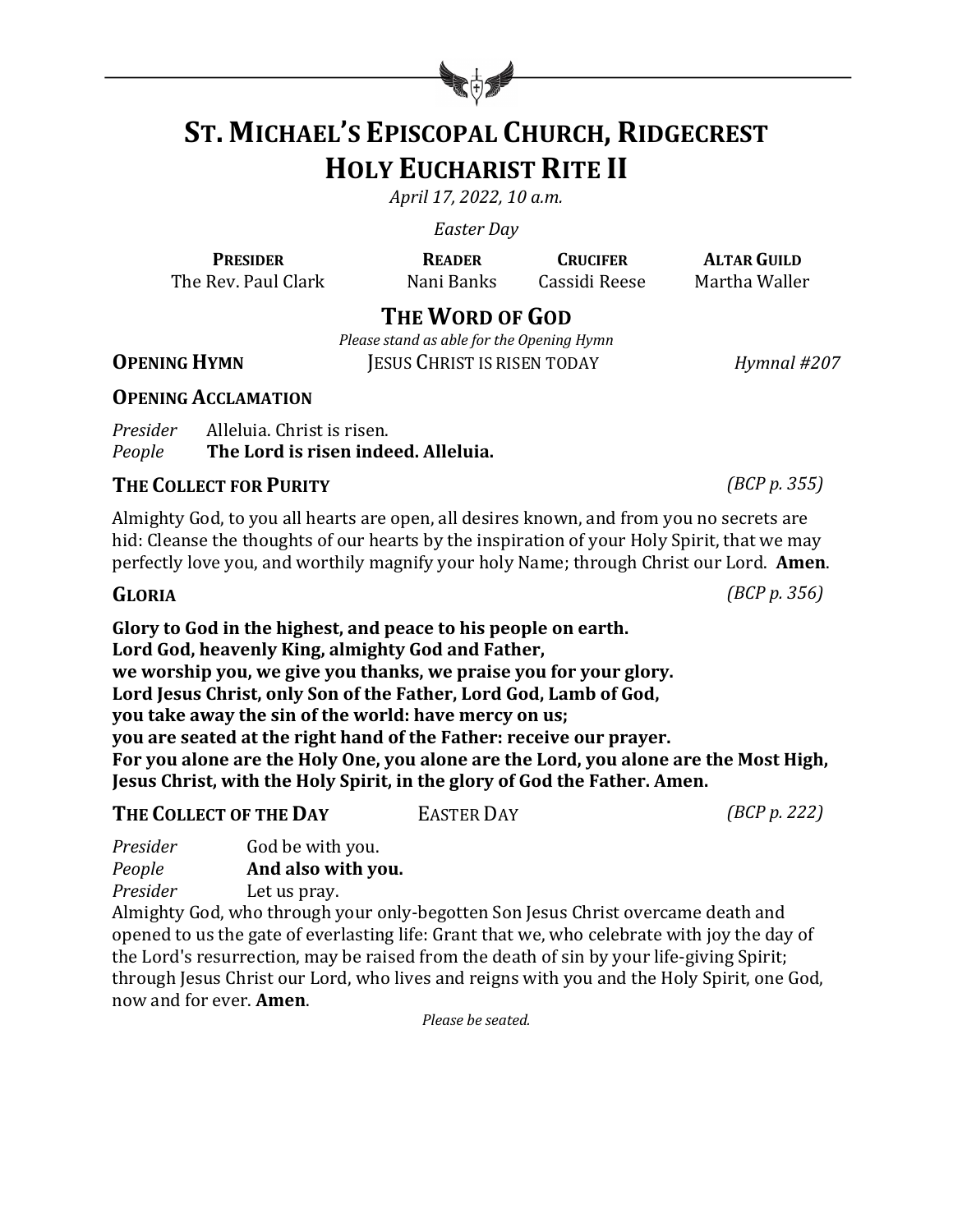# **THE FIRST READING** ACTS 10:34-43 NANI BANKS

#### A READING FROM THE ACTS OF THE APOSTLES.

Peter began to speak to Cornelius and the other Gentiles: "I truly understand that God shows no partiality, but in every nation anyone who fears him and does what is right is acceptable to him. You know the message he sent to the people of Israel, preaching peace by Jesus Christ--he is Lord of all. That message spread throughout Judea, beginning in Galilee after the baptism that John announced: how God anointed Jesus of Nazareth with the Holy Spirit and with power; how he went about doing good and healing all who were oppressed by the devil, for God was with him. We are witnesses to all that he did both in Judea and in Jerusalem. They put him to death by hanging him on a tree; but God raised him on the third day and allowed him to appear, not to all the people but to us who were chosen by God as witnesses, and who ate and drank with him after he rose from the dead. He commanded us to preach to the people and to testify that he is the one ordained by God as judge of the living and the dead. All the prophets testify about him that everyone who believes in him receives forgiveness of sins through his name."

The Word of the Lord. Thanks be to God.

# **THE RESPONSE** PSALM 118:1-2,14-24 NANI BANKS

| Remaining seated, the Leader and the People say the Psalm responsively by whole verse. |
|----------------------------------------------------------------------------------------|
| THE PSALM APPOINTED IS A PORTION OF PSALM 118.                                         |
| Give thanks to the Lord, for he is good; $*$                                           |
| his mercy endures for ever.                                                            |
| Let Israel now proclaim, *                                                             |
| "His mercy endures for ever."                                                          |
| The Lord is my strength and my song, *                                                 |
| and he has become my salvation.                                                        |
| There is a sound of exultation and victory *                                           |
| in the tents of the righteous:                                                         |
| "The right hand of the Lord has triumphed! *                                           |
| the right hand of the Lord is exalted!                                                 |
| the right hand of the Lord has triumphed!"                                             |
| I shall not die, but live, *                                                           |
| and declare the works of the Lord.                                                     |
| The Lord has punished me sorely, *                                                     |
| but he did not hand me over to death.                                                  |
| Open for me the gates of righteousness; *                                              |
| I will enter them;                                                                     |
| I will offer thanks to the Lord. "This is the gate of the Lord; *                      |
| he who is righteous may enter."                                                        |
| I will give thanks to you, for you answered me *                                       |
| and have become my salvation.                                                          |

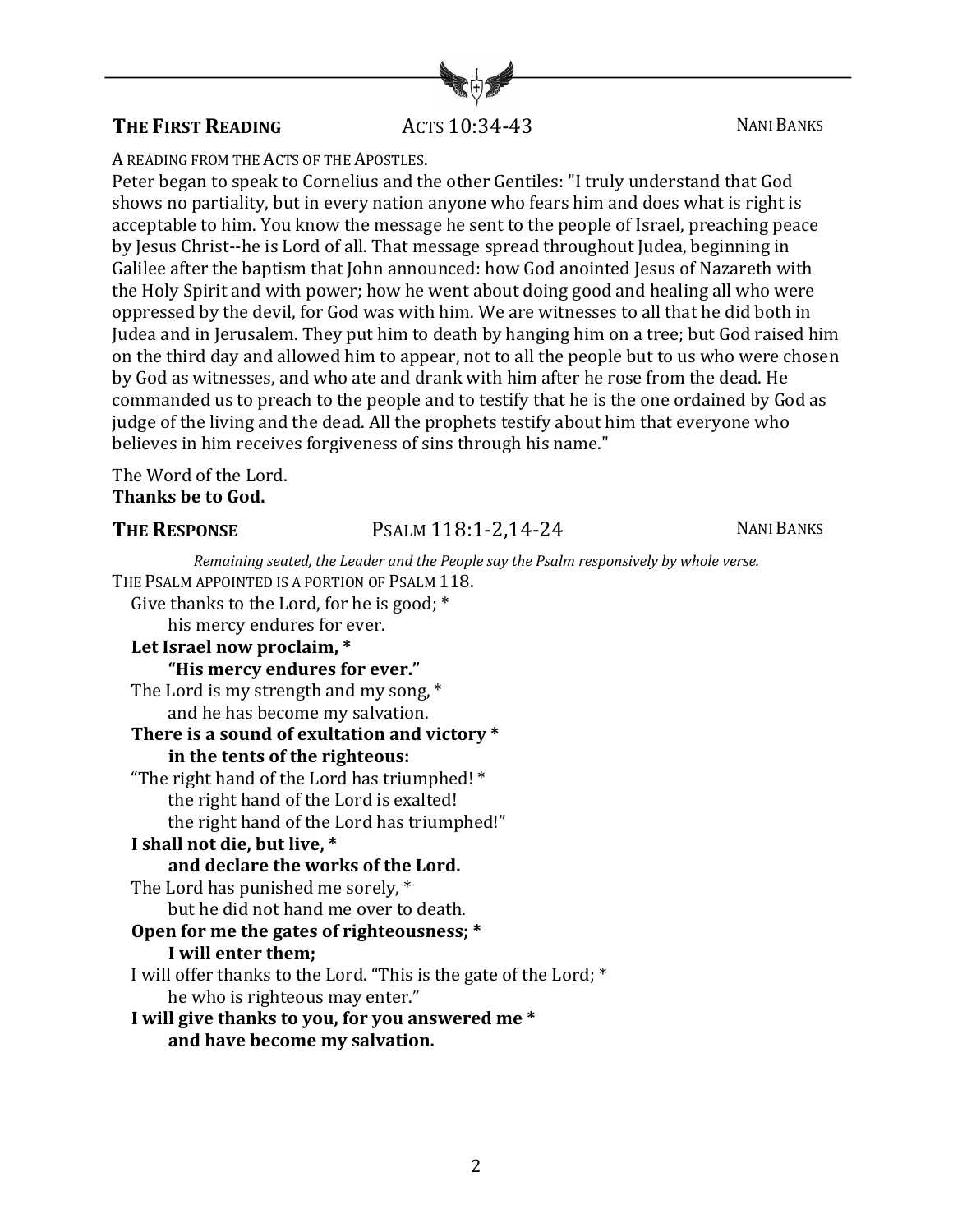

The same stone which the builders rejected \* has become the chief cornerstone.

### This is the Lord's doing, \*

and it is marvelous in our eyes.

On this day the Lord has acted; \* we will rejoice and be glad in it.

# **THE SECOND READING** 1 CORINTHIANS 15:19-26 NANI BANKS

A READING FROM PAUL'S FIRST LETTER TO THE CORINTHIANS.

If for this life only we have hoped in Christ, we are of all people most to be pitied. But in fact Christ has been raised from the dead, the first fruits of those who have died. For since death came through a human being, the resurrection of the dead has also come through a human being; for as all die in Adam, so all will be made alive in Christ. But each in his own order: Christ the first fruits, then at his coming those who belong to Christ. Then comes the end, when he hands over the kingdom to God the Father, after he has destroyed every ruler and every authority and power. For he must reign until he has put all his enemies under his feet. The last enemy to be destroyed is death.

The Word of the Lord. **Thanks be to God.** 

**SEQUENCE MUSIC** *Please stand as able for the Gospel Reading.* 

**THE HOLY GOSPEL** LUKE 24:1-12 THE REV. PAUL CLARK

*Gospeller* The Holy Gospel of our Lord Jesus Christ according to Luke. *People* **Glory to you, Lord Christ.** 

On the first day of the week, at early dawn, they came to the tomb, taking the spices that they had prepared. They found the stone rolled away from the tomb, but when they went in, they did not find the body. While they were perplexed about this, suddenly two men in dazzling clothes stood beside them. The women were terrified and bowed their faces to the ground, but the men said to them, "Why do you look for the living among the dead? He is not here, but has risen. Remember how he told you, while he was still in Galilee, that the Son of Man must be handed over to sinners, and be crucified, and on the third day rise again." Then they remembered his words, and returning from the tomb, they told all this to the eleven and to all the rest. Now it was Mary Magdalene, Joanna, Mary the mother of James, and the other women with them who told this to the apostles. But these words seemed to them an idle tale, and they did not believe them. But Peter got up and ran to the tomb; stooping and looking in, he saw the linen cloths by themselves; then he went home, amazed at what had happened.

*Gospeller* The Gospel of the Lord. **People Praise to you, Lord Christ.** 

*A period of silence and personal reflection follows the sermon.*

**THE SERMON** THE REV. PAUL CLARK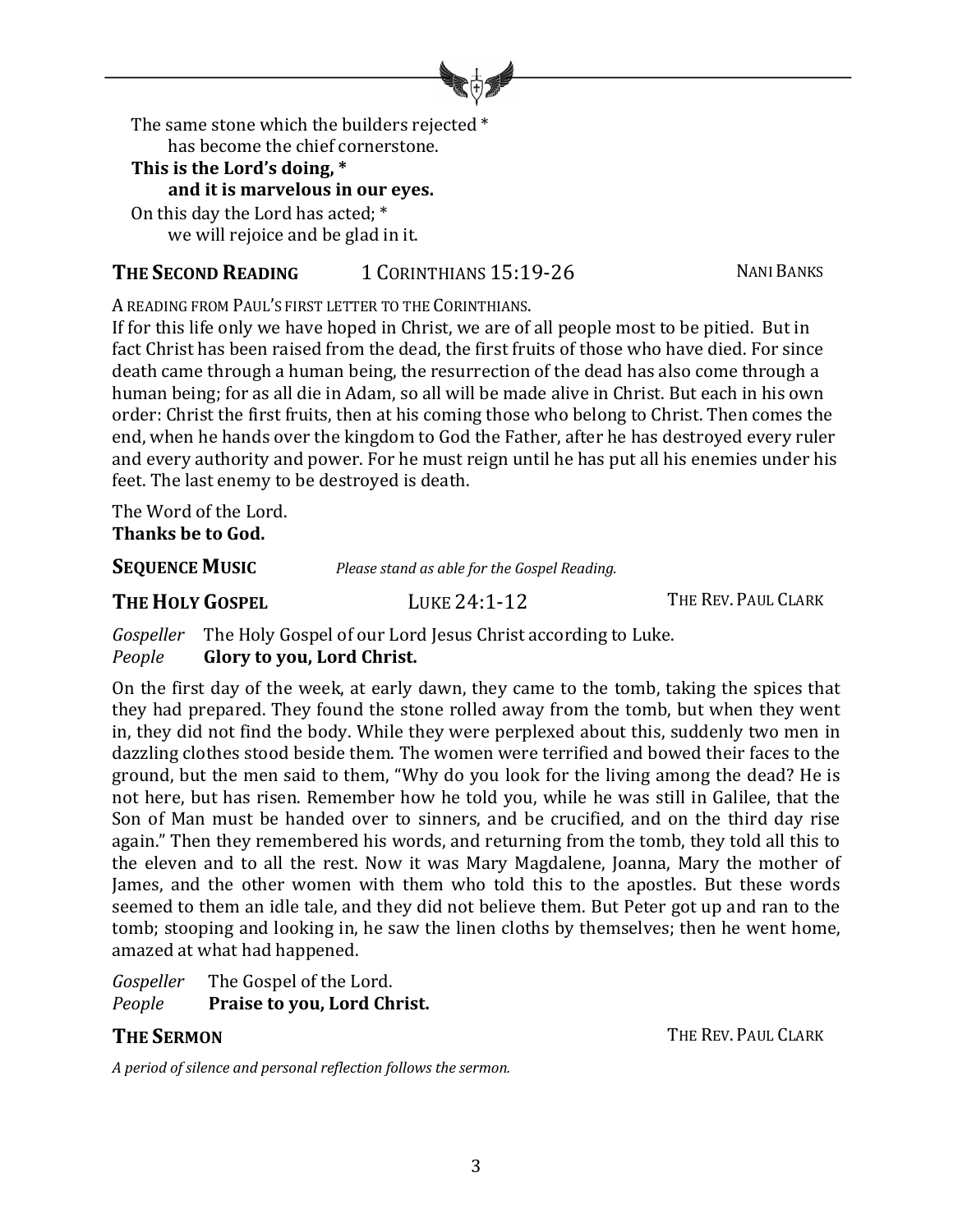

# **THE NICENE CREED** *Please stand as able (BCP pp. 358-359)*

We believe in one God, the Father, the Almighty, maker of heaven and earth, of all that is, seen and unseen.

We believe in one Lord, Jesus Christ, the only Son of God, eternally begotten of the Father, God from God, Light from Light, true God from true God, begotten, not made, of one Being with the Father. Through him all things were made. For us and for our salvation, he came down from heaven: by the power of the Holy **Spirit he became incarnate from the Virgin Mary, and was made man. For our** sake he was crucified under Pontius Pilate; he suffered death and was buried. **On the third day he rose again in accordance with the Scriptures; he ascended** into heaven and is seated at the right hand of the Father. He will come again in glory to judge the living and the dead, and his kingdom will have no end.

We believe in the Holy Spirit, the Lord, the giver of life, who proceeds from the Father and the Son. With the Father and the Son he is worshiped and glorified. He has spoken through the Prophets. We believe in one holy catholic and apostolic Church. We acknowledge one baptism for the forgiveness of sins. We look for the resurrection of the dead, and the life of the world to come. Amen.

### **THE PRAYERS OF THE PEOPLE CASSIDI REESE**

In peace, let us pray to the Lord.

For the holy Church of God, that it may be filled with truth and love, and be found without fault at the day of your coming, we pray to you, O Lord. **Lord, have mercy.** 

For Michael our Presiding Bishop, for David our own Bishop, for all bishops and other ministers, and for all the holy people of God, we pray to you, O Lord. **Lord, have mercy.** 

For all who fear God and believe in you, Lord Christ, that our divisions may cease, and that all may be one as you and the Father are one, we pray to you, O Lord. **Lord, have mercy.** 

For the mission of the Church, that in faithful witness it may preach the Gospel to the ends of the earth, we pray to you, O Lord. **Lord, have mercy. Lord, have mercy.** 

In the Anglican communion for The Church of Pakistan, and in our diocese for the work and ministry of the Episcopal Church of St. Anne in Stockton, we pray to you, O Lord. Lord, have mercy.

For the peace of the world, that a spirit of respect and forbearance may grow among nations and peoples, we pray to you, O Lord. **Lord, have mercy. Lord, have mercy.** 

For those in positions of public trust especially Joseph our President, Gavin our Governor, and Eric our Mayor, that they may serve justice, and promote the dignity and freedom of every person, we pray to you, O Lord. **Lord, have mercy. Lord, have mercy.** 

For the poor, the persecuted, the sick, and all who suffer; for refugees, prisoners, and all who are in danger; that they may be relieved and protected, we pray to you, O Lord. Lord, have mercy.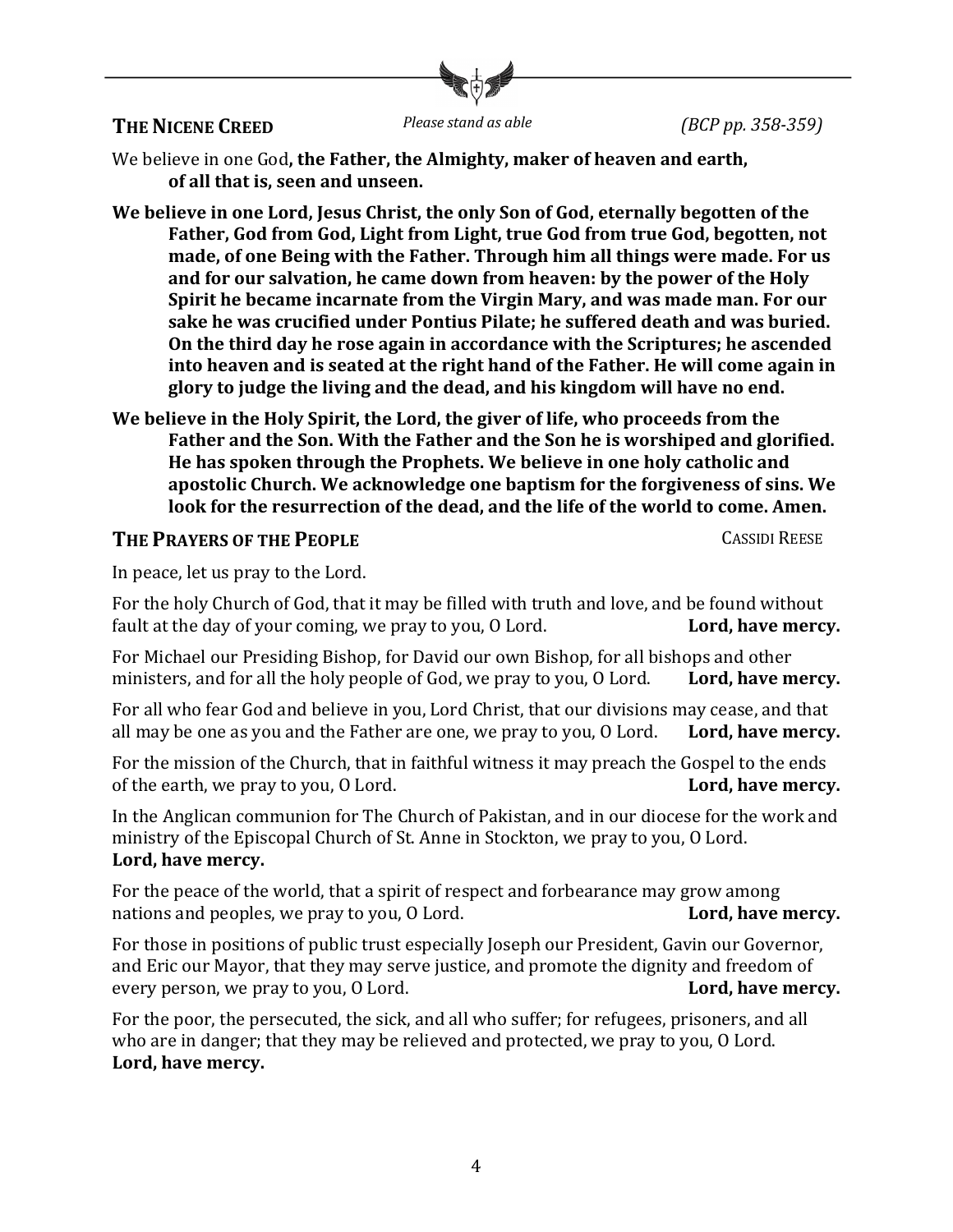

For this congregation, that we may be delivered from hardness of heart, and show forth your glory in all that we do, we pray to you, O Lord. **Lord, have mercy.** 

For all who have commended themselves to our prayers; for our families, friends, and neighbors; that being freed from anxiety, they may live in joy, peace, and health, we pray to you, O Lord. **Lord, have mercy. Lord, have mercy.** 

For Stan, Rita, and Robert, we pray to you, O Lord. **Lord. Lord, have mercy.** 

For all who have died in the communion of your Church, and those whose faith is known to you alone, that, with all the saints, they may have rest in that place where there is no pain or grief, but life eternal, we pray to you, O Lord. **Lord, have mercy.** 

Rejoicing in the fellowship of the ever-blessed Virgin Mary, St. Michael, and all the saints, let us commend ourselves, and one another, and all our life to Christ our God.

## To you, O Lord our God.

*Presider:* For yours is the majesty, O Father, Son, and Holy Spirit; yours is the kingdom and the power and the glory, now and forever. **Amen**.

# **THE PEACE**

| Presider | The peace of Christ be always with you.                                                     |
|----------|---------------------------------------------------------------------------------------------|
| People   | And also with you.                                                                          |
|          | Please stay in your pew. Waving, bowing, and peace signs are appropriate. Please be seated. |

# **ANNOUNCEMENTS** RICHARD HENDRICKS

#### **St. Michael's Zoom Evening Prayer, Thursdays** at 6:30 p.m. Zoom ID: 928 461 1047, Password: StMichael

Please mail your offerings to the church (at the mailing address above) or give to the church online using tithe.ly (https://tithe.ly/give?c=2212452).

For the latest news and information: visit www.stmichaelsridgecrest.org

For pastoral care: please call Deacon Cathy at 760-384-8824 or email **countmyblessings1@gmail.com** 

*Birthday Prayer – Prayer 50 or 51, BCP p. 830 Anniversary Prayer – BCP top of p. 431*

# **THE HOLY COMMUNION**

# **OFFERTORY INVITATION** [EPHESIANS 5:2]

Walk in love, as Christ loved us and gave himself for us, an offering and sacrifice to God. *Please stand as able for the Offertory Hymn*

| <b>OFFERTORY HYMN WE KNOW THAT CHRIST IS RAISED AND DIES NO MORE</b><br>Hymnal #296 |
|-------------------------------------------------------------------------------------|
|-------------------------------------------------------------------------------------|

**THE GREAT THANKSGIVING** EUCHARISTIC PRAYER A *(BCP p. 361)* 

|          | <i>Presider</i> The Lord be with you.      |  |
|----------|--------------------------------------------|--|
| People   | And also with you.                         |  |
| Presider | Lift up your hearts.                       |  |
| People   | We lift them to the Lord.                  |  |
| Presider | Let us give thanks to the Lord our God.    |  |
| People   | It is right to give God thanks and praise. |  |
|          |                                            |  |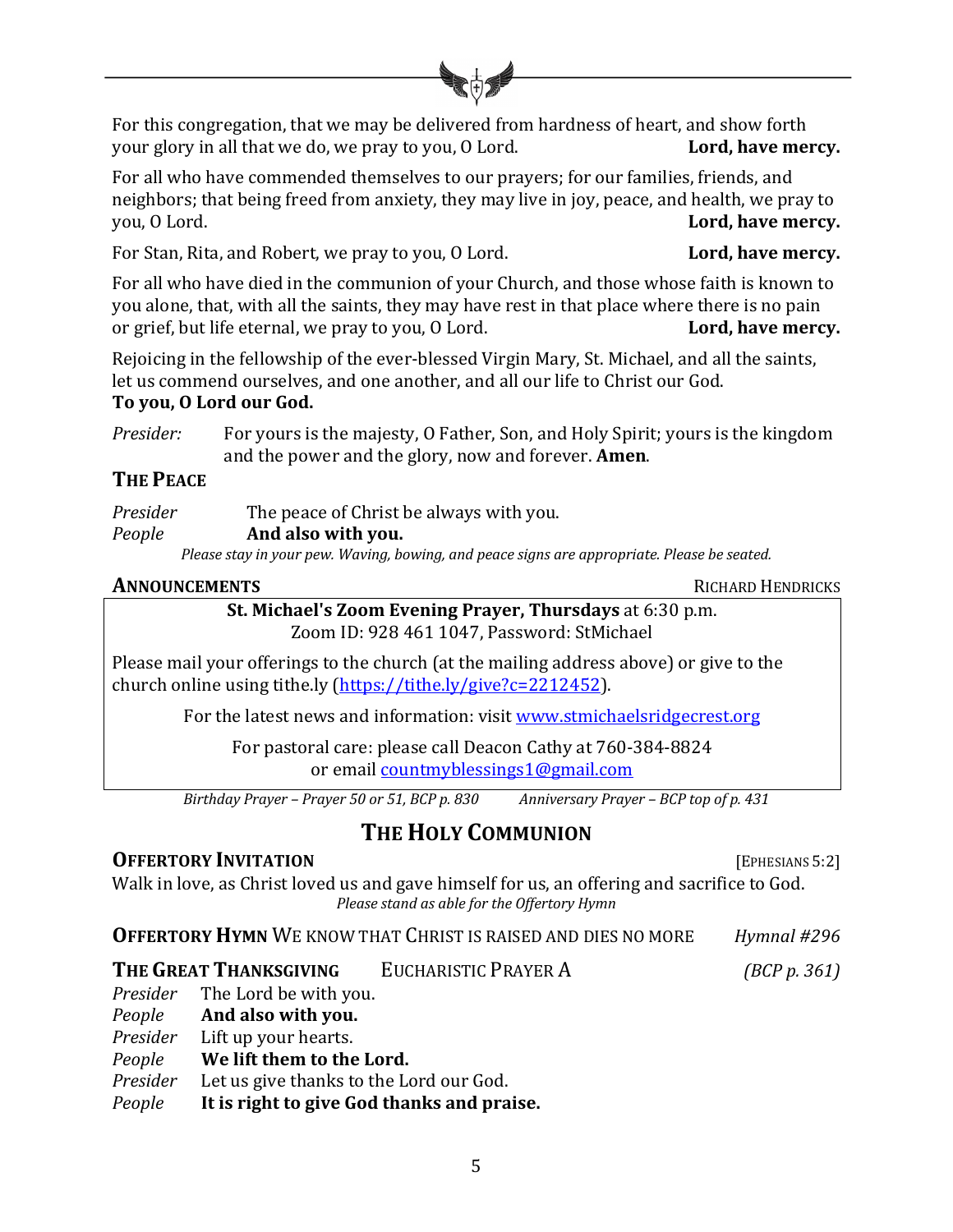

It is right, and a good and joyful thing, always and every-where to give thanks to you, Father Almighty, Creator of heaven and earth.

But chiefly are we bound to praise you for the glorious resurrection of your Son Jesus Christ our Lord; for he is the true Paschal Lamb, who was sacrificed for us, and has taken away the sin of the world. By his death he has destroyed death, and by his rising to life again he has won for us everlasting life.

Therefore we praise you, joining our voices with Angels and Archangels and with all the company of heaven, who for ever sing this hymn to proclaim the glory of your Name:

**SANCTUS** *(BCP p.* 362)

### Holy, holy, holy Lord, God of power and might, Heaven and earth are full of your glory. Hosanna in the highest. Blessed is he who comes in the name of the Lord. Hosanna in the highest.

#### *The people stand or kneel. The Presider continues*

Holy and gracious Father: In your infinite love you made us for yourself, and, when we had fallen into sin and become subject to evil and death, you, in your mercy, sent Jesus Christ, your only and eternal Son, to share our human nature, to live and die as one of us, to reconcile us to you, the God and Father of all.

He stretched out his arms upon the cross, and offered himself, in obedience to your will, a perfect sacrifice for the whole world.

On the night he was handed over to suffering and death, our Lord Jesus Christ took bread; and when he had given thanks to you, he broke it, and gave it to his disciples, and said, "Take, eat: This is my Body, which is given for you. Do this for the remembrance of me."

After supper he took the cup of wine; and when he had given thanks, he gave it to them, and said, "Drink this, all of you: This is my Blood of the new Covenant, which is shed for you and for many for the forgiveness of sins. Whenever you drink it, do this for the remembrance of me."

Therefore we proclaim the mystery of faith: **Christ has died. Christ** is risen. **Christ will come again.** 

#### *The Presider continues*

We celebrate the memorial of our redemption, O Father, in this sacrifice of praise and thanksgiving. Recalling his death, resurrection, and ascension, we offer you these gifts. Sanctify them by your Holy Spirit to be for your people the Body and Blood of your Son, the holy food and drink of new and unending life in him. Sanctify us also that we may faithfully receive this holy Sacrament, and serve you in unity, constancy, and peace; and at the last day bring us with all your saints into the joy of your eternal kingdom.

All this we ask through your Son Jesus Christ: By him, and with him, and in him, in the unity of the Holy Spirit all honor and glory is yours, Almighty Father, now and for ever. **AMEN**.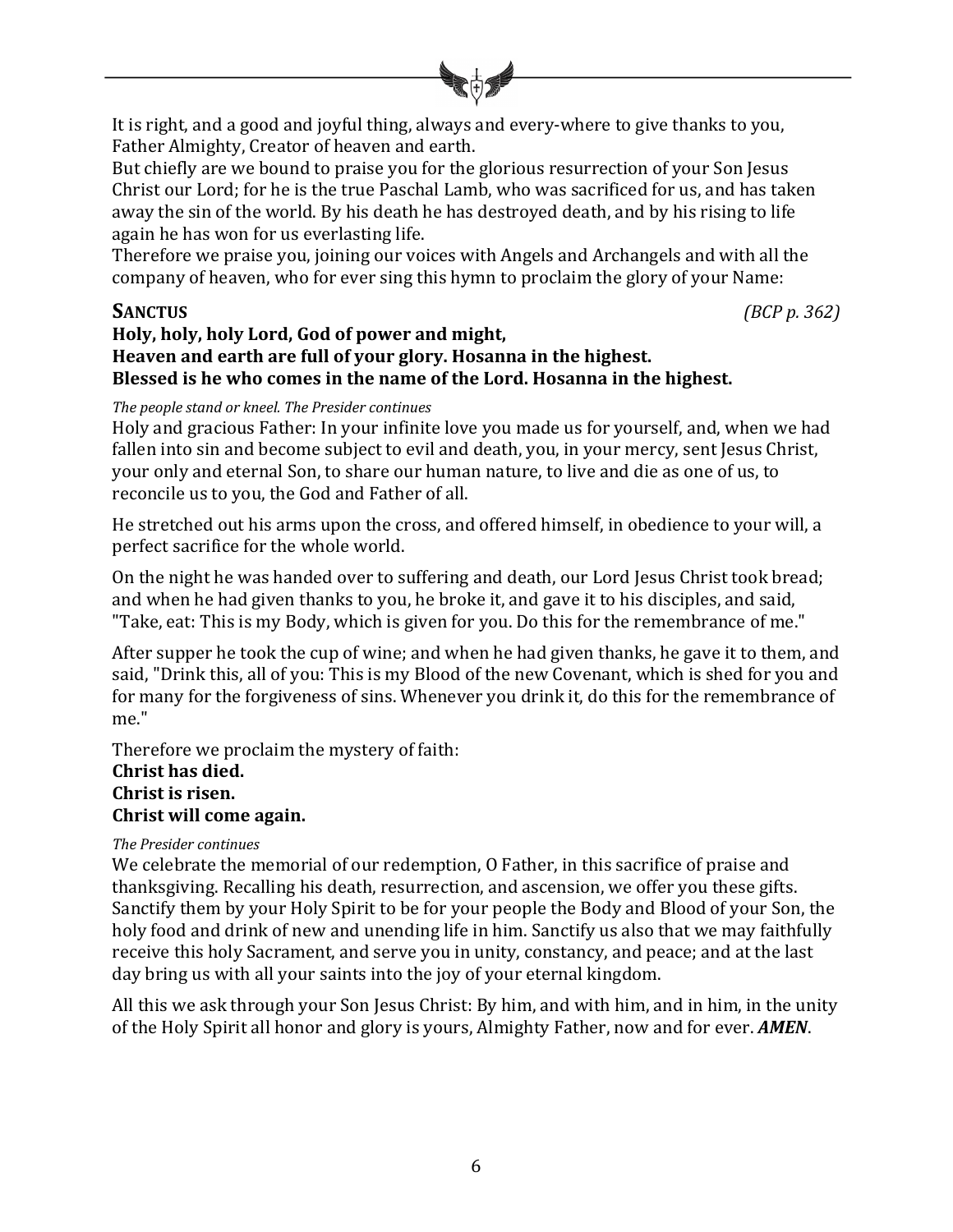# **THE LORD'S PRAYER** (*BCP p.* 364)

And now, as our Savior Christ has taught us, we are bold to say, Our Father, who art in heaven, hallowed be thy Name, thy Kingdom come, thy will be done on earth, as it is in heaven. Give us this day our daily bread. And forgive us our trespasses, as we forgive those who trespass against us. And lead us not into temptation, but deliver us from evil. For thine is the kingdom, and the power, and the glory, for ever and ever. Amen.

# **THE BREAKING OF THE BREAD** (*BCP p.* 364)

The Presider breaks the consecrated Bread.

*Presider* Alleluia. Christ our Passover is sacrificed for us:

## *People* **Therefore let us keep the feast. Alleluia.**

*The Presider says*

The Gifts of God for the People of God. Take them in remembrance that Christ died for you, and feed on him in your hearts by faith, with thanksgiving.

## WHEREVER YOU ARE IN YOUR SPIRITUAL JOURNEY, YOU ARE WELCOME AT GOD'S TABLE.

*Please come up to the altar rail for communion. The priest will wear a mask.* The Bread is given to the people using these words The Body of Christ, the bread of heaven.

*The response is:* **Amen.** 

Gluten free wafers are available upon request, please ask the minister during Communion.

# **COMMUNION MUSIC**

# **POST-COMMUNION PRAYER** *(BCP p. 365)*

The people may stand or kneel.

**Eternal God, heavenly Father, you have graciously accepted us as living members of your Son our Savior Jesus Christ, and you have fed us with spiritual food in the** Sacrament of his Body and Blood. Send us now into the world in peace, and grant us strength and courage to love and serve you with gladness and singleness of heart; through Christ our Lord. Amen.

# **EASTERTIDE BLESSING**

The God of peace, who brought again from the dead our Lord Jesus Christ, the great Shepherd of the sheep, through the blood of the everlasting covenant, make you perfect in every good work to do his will, working in you that which is well-pleasing in his sight; and the blessing of God Almighty, the Father, the Son, and the Holy Spirit, be among you, and remain with you always. **Amen.** 

| <b>CLOSING HYMN</b>             | <b>GOOD CHRISTIANS ALL, REJOICE AND SING</b>                                                         | Hymnal #205 |
|---------------------------------|------------------------------------------------------------------------------------------------------|-------------|
| Presider:<br>People's response: | Alleluia, alleluia. Go in peace to love and serve the Lord.<br>Thanks be to God. Alleluia, alleluia. |             |
|                                 | ~Please join us in the Parish Hall for Coffee Hour. $\sim$                                           |             |

*If you are new to St. Michael's, please sign our guest book and we'll be in touch.*